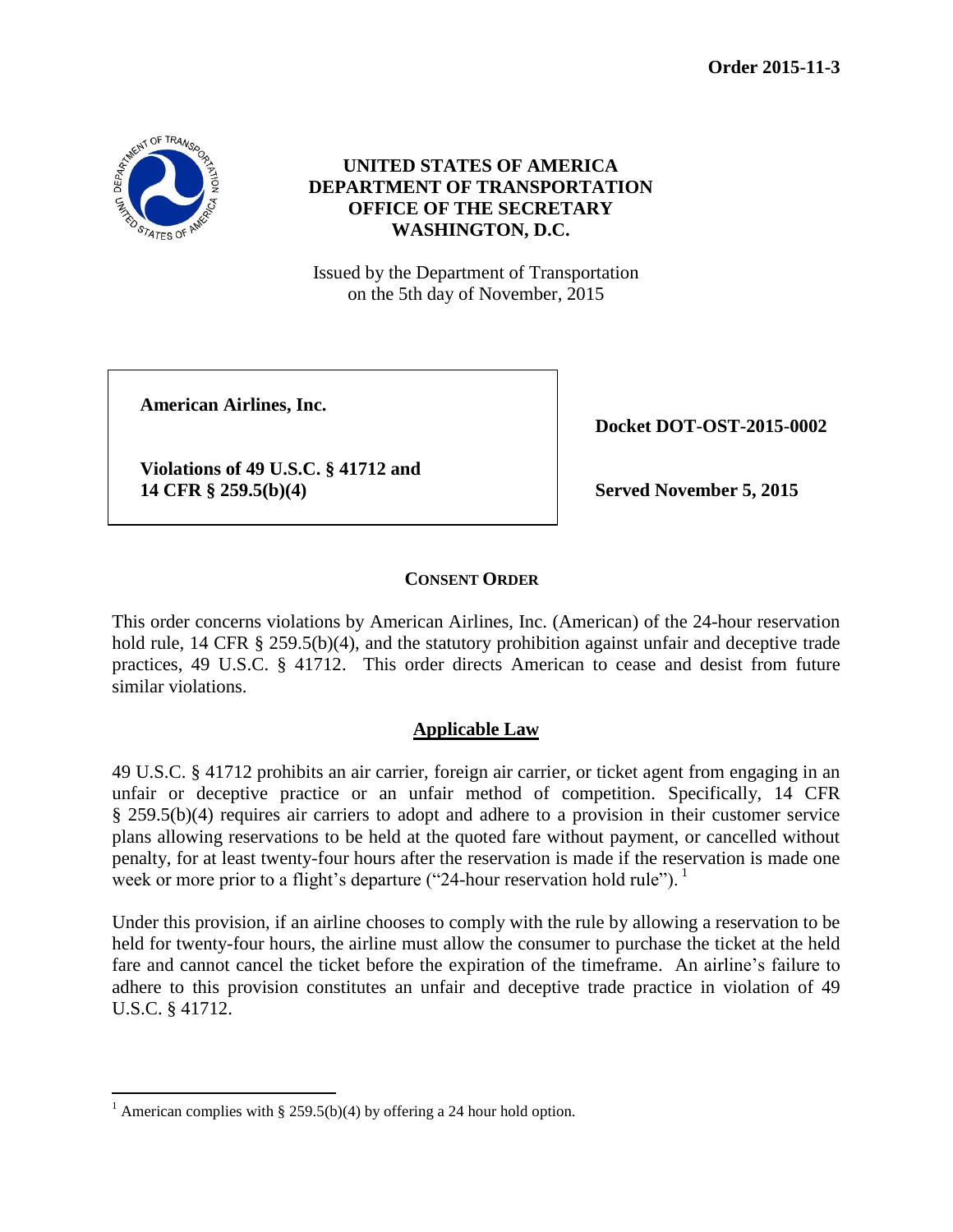#### **Facts**

On March 17, 2015, American Airlines experienced a mistaken fare sale situation between the hours of 5:00 pm and 10:00 pm Eastern Daylight Time ("the sale period").<sup>2</sup> Due to a technical error, American offered for sale on its U.S. website business class tickets between select U.S. cities and Shanghai or Beijing, China, for a base fare of zero dollars (\$0) or twenty dollars (\$20). The full fare for these mistaken fare tickets, including taxes, fees, and carrier-imposed surcharges, ranged between \$400 and \$800 per ticket. The average full-fare of a business class ticket on American Airlines for the city pairs during the days immediately before and after the sale period ranged between \$4,500 and \$5,000.

During the sale period, 1194 reservations were made though American in total: 589 reservations for 804 passengers were purchased immediately, while 605 reservations for approximately 830 passengers were placed on a 24-hour hold. American honored the 589 tickets that had been fully purchased during the sale period; however, before the expiration of the guaranteed hold period, American canceled the 605 tickets that were on hold.

The Office of Aviation Enforcement and Proceedings (Enforcement Office) received over 100 complaints from consumers alleging that American improperly cancelled tickets prior to the expiration of the guaranteed hold period. American received an additional 11 complaints directly from consumers whose reservations were similarly cancelled.

#### **Analysis**

We have reviewed all of the available information, including the information submitted by American Airlines, consumer complaints, and additional information gathered by the Enforcement Office. We conclude that, by cancelling 605 held tickets before the expiration of the guaranteed hold period, American failed to adhere to the assurances in its customer service plan and thereby violated 14 CFR § 259.5(b)(4) and 49 U.S.C. § 41712.

#### **Mitigation**

In mitigation, American states that there is compelling evidence that the persons who purchased the mistaken fare tickets and those who put such fares on hold were prompted to do so by social media posts which both publicized the fact that the mistake fares were being offered and made apparent that the fares had been offered by mistake. According to American, there is a clear correlation between social media mentions of the mistake fares and bookings or holds made by consumers of those fares. American found that during the five hour period in which the mistake fares were available, and during which there was an explosion of social media publicizing the fares, more than 1,200 reservations were ticketed or put on hold, while in the five days before fewer than 100 reservations per day were made on the same routes during the same times.

 $\overline{a}$ 

 $2$  Mistaken fares are offers by an airline or other seller of air transportation to sell tickets for air transportation for a fare that is usually substantially lower than the intended ticket price for the class of service being sold.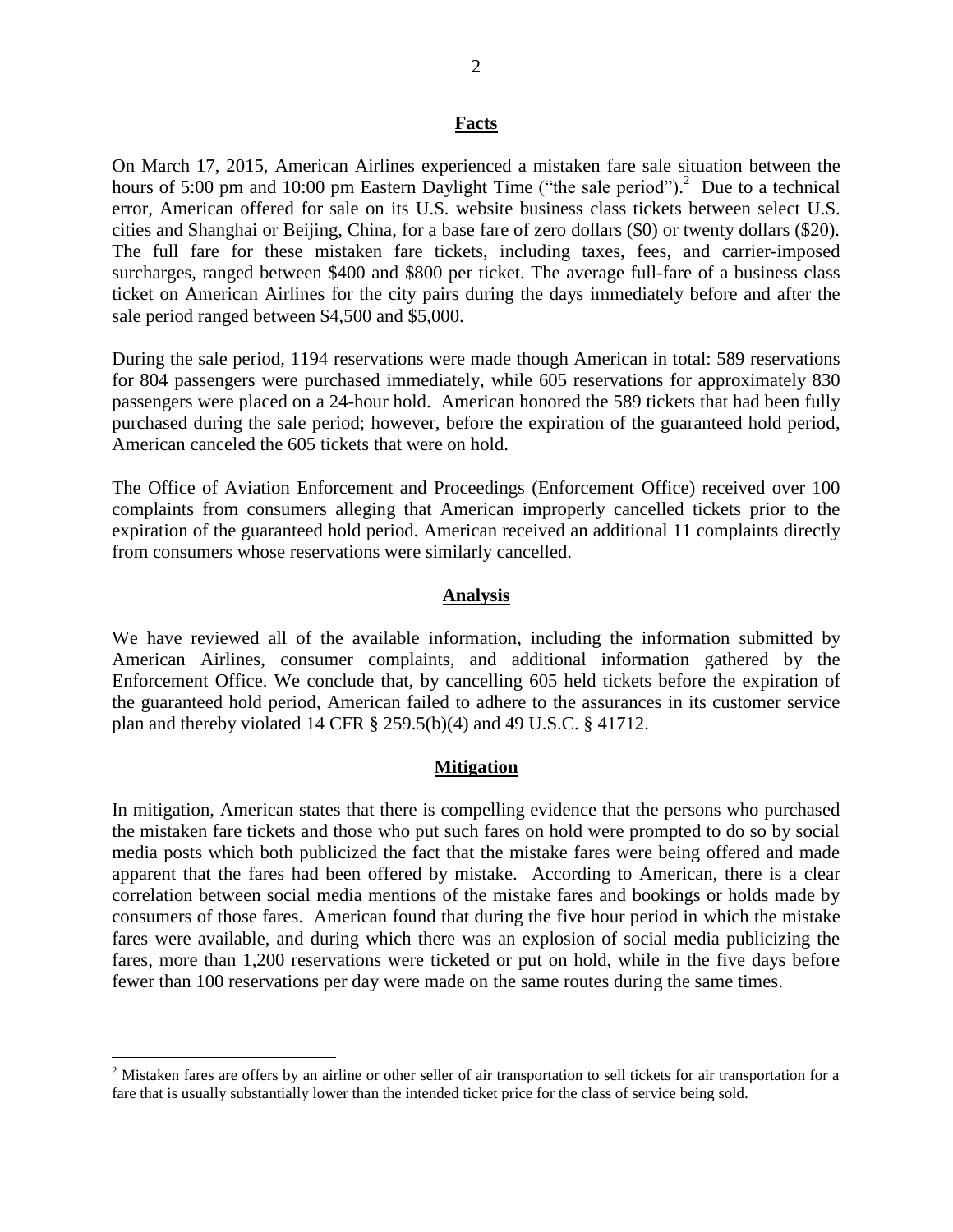American maintains that the explosion of social media mentions not only prompted significantly more bookings than normal, they also put readers on notice that the fares were published by mistake. American states that in numerous social media contexts, posts were made characterizing the offered fares as a "mistake fare" and urging consumers to purchase them quickly and not take any actions that might alert American to the fact the mistaken fares had been offered.<sup>3</sup> In American's view, social media posts acknowledging or recognizing that the fares were offered by mistake yet urging readers to rush to book them shows an intent to cheat, as many consumers knew the fares were not valid.

American adds that after it cancelled mistake fares put on hold, some of the same consumers who were seeking to take advantage of the mistake urged that others enlist the Department's assistance to obtain a windfall by urging the filing of complaints with DOT – to the degree that one person who had put a reservation on hold, but admittedly had no intention of actually ticketing it, nonetheless filed a complaint with the Department.

American believes that the proliferation of social media sites publicizing mistake fares has resulted in individuals purchasing mistaken fare tickets in bad faith, and not on the honest belief that a good deal was available. American contends that DOT regulations and guidance should not be used to reward consumers who purchase mistake fares in bad faith. American states its view that the purpose of the regulations in 14 CFR §§ 259.5(b)(4) and 399.88 are not to facilitate a windfall to consumers who purchase or put on hold a fare they know to have been offered by mistake. American agrees with a social media post made regarding the mistake fares that stated "The DOT rules are there to protect the rights of passengers, not the right of people trying to benefit from mistakes." American welcomes the Department's enforcement policy noted in footnote four below.

American continues to believe that given the clear correlation between social media postings that prompted consumers to make bookings and holds and alerted those consumers to the fact the fares were offered by mistake, enforcement action is not appropriate, as it rewards persons not acting in good faith.

### **Decision**

We believe that enforcement action is warranted and is in the public interest. The Enforcement Office and American Airlines have reached a settlement in this matter in order to avoid litigation. Without admitting or denying the violations found in this order, American consents to the issuance of this order to cease and desist from future similar violations of 49 U.S.C. § 41712 and 14 CFR § 259.5(b)(4). Further, American has agreed to compensate the holders of cancelled reservations by offering them either a zero dollar economy class ticket, (plus applicable taxes and fees), or a reduced price business class ticket, for air transportation to China between the

 $\overline{a}$ 

<sup>3</sup> Examples of such posts include: "I fully expect these to be cancelled the base fare was \$0…"; "Mistake Fare: Business Class from DC to Beijing for \$450 RT"; "Let's see if this sticks at all…not getting my hopes up."; "My first mistake fare, if it clears. I feel so alive inside."; " It does look like a mistake fare."; "DO NOT CALL THE AIRLINE"; "There is a rare Business Class mistake fare available on American Airlines for Flights from Washington DC to Beijing."; "Clearly this was one of those airline computer system pricing blunders!"; "Just noticed that the base fare was \$0. Damn!!! Will still try."